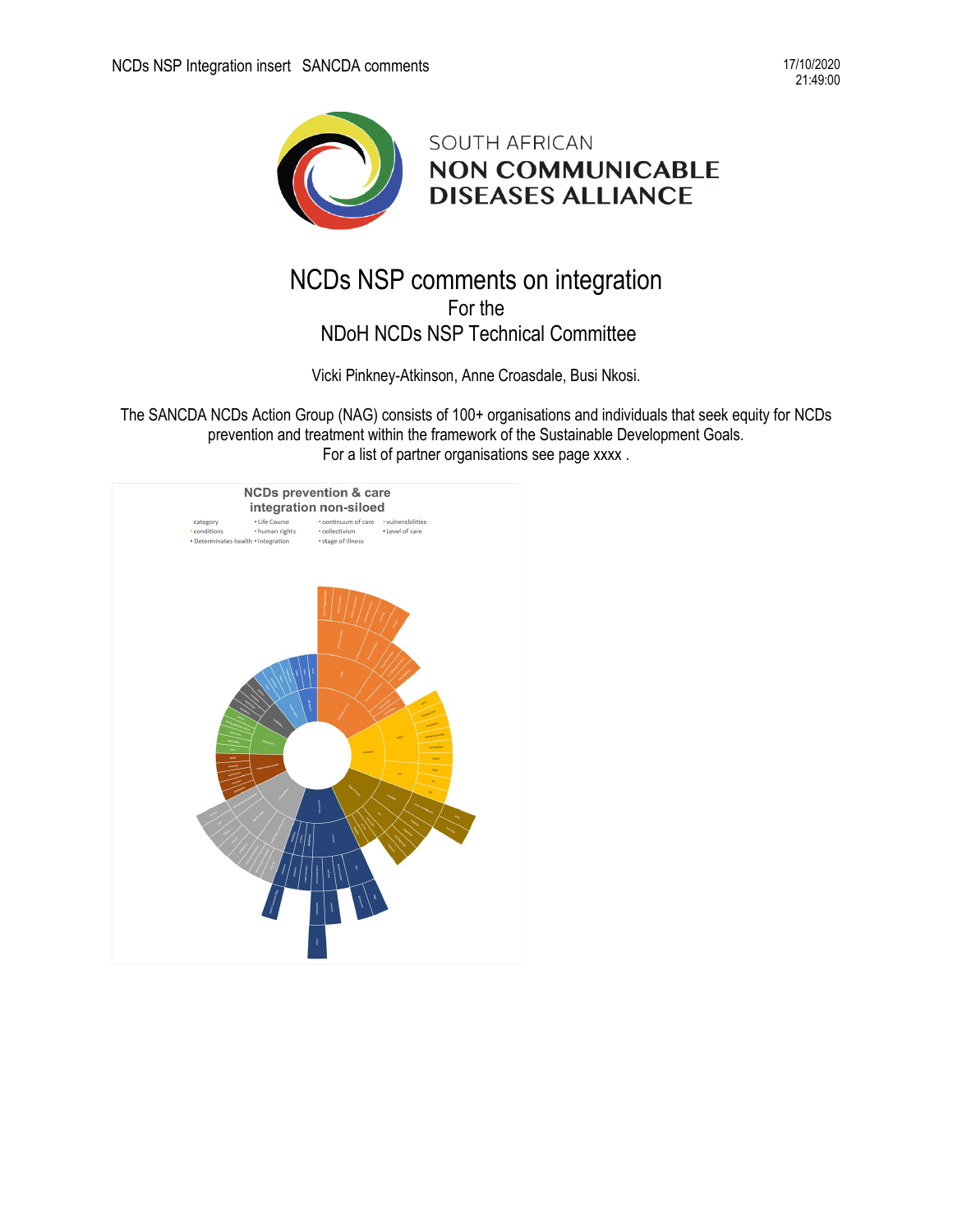#### **Task**

Dr VJ Pinkney-Atkinson is the only representative of civil society on the NCDs Technical Committee. The mandate requires that she caucuses with civil society about significant issues and questions.

For people living with NCDs (PLWNCDs), carers and support organisations the NCDs NSP is a critical policy which according to the South African Constitution (sections 26 and 27) recognises health at any age as a human right.

The SANCDA and the NAG consulted its members between 14 and 15 October with comments collated on 16 October following a virtual consultation by NCDs NSP project team (Anne Croasdale, Busi Nkosi, Vicki Pinkney-Atkinson). This document reflects that process and other ongoing talks.

### **Source document**

The two-page document entitled NCDs NSP integration circulated on 12 October 2020 referred to from now on called the "integration insert".

The purpose of the integration insert is unclear but appears that it should enable a clearer understanding of integration as it relates to the NCDs NSP and as partially discussed by the NCDs Technical Committee,

#### **Summary**

The main finding is that the document is not coherent with the existing global and national NCDs, integration and health systems policy issues. It does, however, highlight the complexity that integration presents within the NCDs NSP. Some suggested approaches are listed.

## **Recommendations on the concept of integration concerning the NCDs NSP**

We agree that integration is a central and critical concept in the NCDs NSP, requiring significant focus and scrutiny. While we agree that integration is to be embedded in the NSP, we are confident that the addition of pages to the introduction will not achieve this. However, it is not just "integration" for which we advocate but integrated peoplecentred health services (IPCHS). (1)

We consider the most critical sections of the current NSP to be the following:

- "Glossary" containing operationalised definitions/ explanations supported by existing national/global policy
- Chapter 3 containing the strategic objectives
- Chapter 6 containing the indicators.

In past comments, we recommended that each objective should be a chapter in its own right. Relevant explanations can be made in each chapter as needed. The SANCDA has previously suggested that possibly indicators are omitted in this strategic document. There are no indicators the HIV, TB and STIs NSP. (2) Current Technical Committee discussions highlight this concern due to the effect that the NDoH organisational structural issues. NSP indicators NCDs indicators and outcomes NCDs Directorate require integration. We have been asking for policy coherence concerning NCDs+.

We strongly recommend the crafting of a core "strategic objective" that embeds IPCHS as part of the national NCDs response. Integration is at the heart of the NSP, and by addressing it, we will begin to address equity. Recent Technical Committee discussions show this to be of critical importance. We, the people living with NCDs (PLWNCDs), carers and supporting organisations, repeatedly ask our government to respond to this.

The sub-objectives/ activities must address the process by which IPCHS for PLWNCDs is to be achieved during the duration of the policy. It must be operationalised in the way that NCDs services are delivered so that at the end of the NSP NCDs prevention and care is noticeably improved. Meaningful IPCHS is a policy coherent outcome. By doing this, NCDs mainstreaming will occur within existing, mainly MDG services in a coherent and rational manner according to the needs of the population. Where the services do not exist in an acceptable form, then we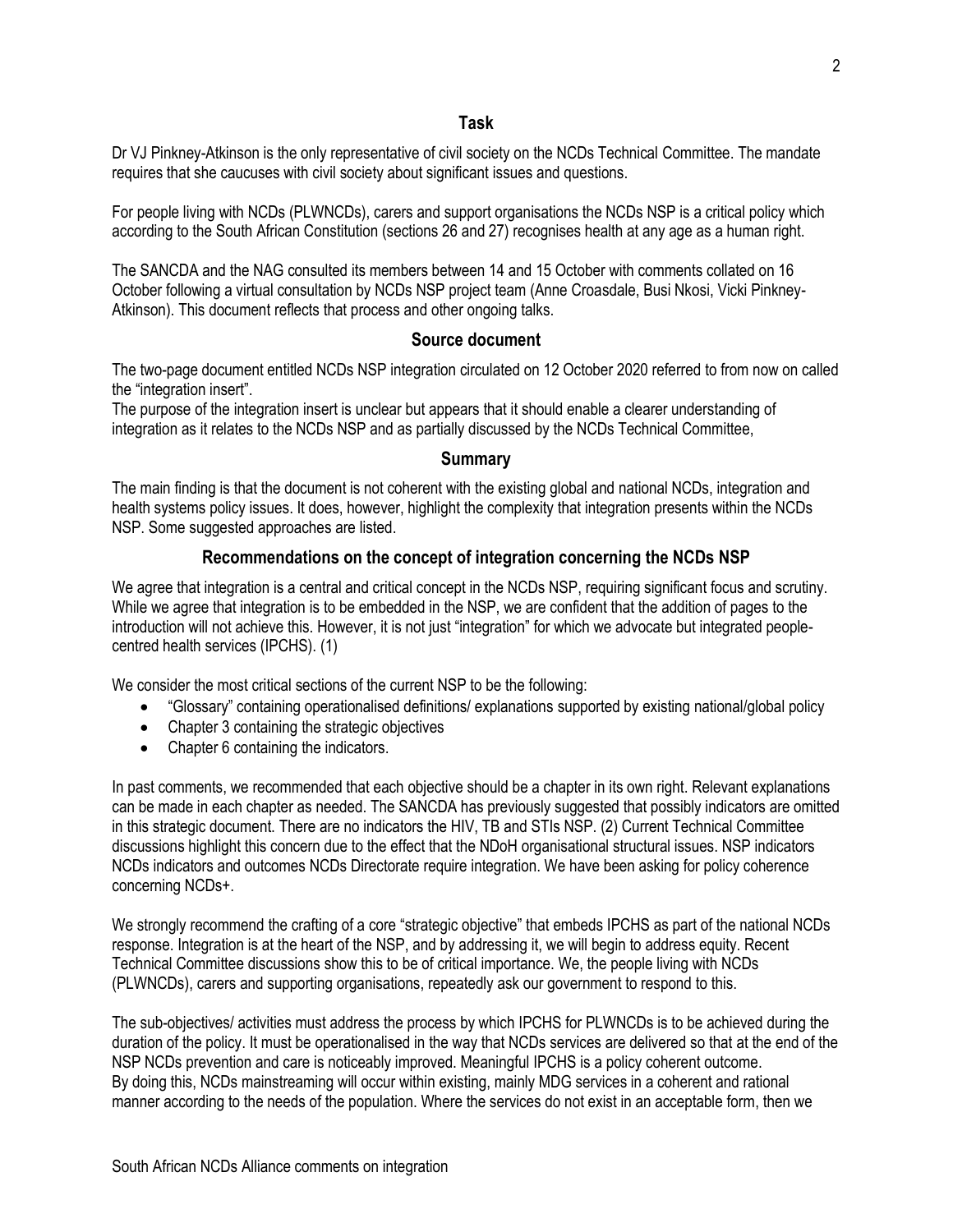need to craft an equitable, evidence-based and affordable response.

Table 1 shows the list of objectives for the May NSP that we are currently considering, and those in our suggested equity model. The highlighted yellow sections show that in this draft that modification of strategic objectives 2 or 5 or both might lead to the achievement of IPCHS.

| <b>STRATEGIC OBJECTIVES NDOH</b><br>MAY DRAFT                                                                                                                                                                                                                                                                                                                                                                               | <b>NCDS+ EQUITY MODEL</b><br><b>OBJECTIVES</b>                                                                                            | <b>NCDS NSP equity model FOCUS</b>                                                                                                                                                                                                                                                                                                                                                                                                                                                             |
|-----------------------------------------------------------------------------------------------------------------------------------------------------------------------------------------------------------------------------------------------------------------------------------------------------------------------------------------------------------------------------------------------------------------------------|-------------------------------------------------------------------------------------------------------------------------------------------|------------------------------------------------------------------------------------------------------------------------------------------------------------------------------------------------------------------------------------------------------------------------------------------------------------------------------------------------------------------------------------------------------------------------------------------------------------------------------------------------|
| SO 3: To reduce modifiable risk factors for<br>NCDs and its co-morbidities and underlying<br>SDH through primordial and primary<br>prevention measures                                                                                                                                                                                                                                                                      | 1: Promote health/wellness &<br>accelerate NCDs+ prevention to<br>reduce risk factors.                                                    | Prevention programmes that also the preventive use of medication, with<br>communication designed to educate and encourage social, economic,<br>commercial and environmental determinants of NCDs+. SDGs targets<br>2.2, 3.4, 3.6                                                                                                                                                                                                                                                               |
| SO 4: To reduce morbidity, disability and<br>mortality associated with NCDs                                                                                                                                                                                                                                                                                                                                                 | 2 Reduce NCDs+ morbidity &<br>mortality by providing treatment<br>and care, adherence (self-care)<br>support for all.                     | To decrease premature mortality from NCDs+ by 1/3 by 2030.<br>However, this goes beyond an age-specific goal and requires targets<br>for child, youth, and other vulnerable groups. See goal 3. below                                                                                                                                                                                                                                                                                          |
| SO 4: see full objective above partial<br>inclusion possible.                                                                                                                                                                                                                                                                                                                                                               | 3: Reach all key and vulnerable<br>NCDs+ populations with<br>customised and targeted<br>interventions.                                    | No section of our society will be "left behind" by efforts to combat<br>NCDs+. Specific populations that are more severely affected by certain<br>conditions and often encounter barriers to access prevention and<br>treatment programmes. Government & civil society response to enable<br>these populations to overcome the barriers of access to NCDs+<br>prevention& treatment programmes. PWA (albinism), disability, etc.<br>Children, adolescents, youth, elderly, pregnant women etc. |
| <b>S0 5: To strengthen and orient health</b><br>systems to address the prevention and<br>control of NCDs and the underlying SDH<br>through people centred PHC and UHC Part<br><b>SO 5</b><br><b>SO2: To strengthen national capacity,</b><br>leadership, governance, multi-sectoral<br>collaboration and partnerships to accelerate<br>country response for the prevention and<br>control of NCDs Part objective 2 capacity | 4 Address the social & structural<br>drivers of NCDs+ with functional<br>links to the NDP 2030 and<br>SDGs.                               | Economic, social & environmental factors, (like poverty, gender<br>discrimination, substance and alcohol use, and poor housing) shapes<br>the health of people. These require addressing through inter-<br>department and multi-sector interventions and an NCDs+ coordination<br>mechanism/commission<br>Whole of society. Whole of government.                                                                                                                                               |
| Not mentioned                                                                                                                                                                                                                                                                                                                                                                                                               | 5: Ground the equitable<br>response to NCDs+ in human<br>rights principles and<br>approaches.                                             | Health care equity is a key human right for PLWNCDs. Respect for<br>human rights is a non-negotiable principle that enables effective<br>prevention and treatment of NCDs+. Key concepts include equal<br>treatment for all, increased access to justice, & stigma- reduction<br>associated with NCDs+. UHC covered here                                                                                                                                                                       |
| SO1: To raise the priority accorded to the<br>prevention and control of NCDs at all levels<br>through advocacy<br>SO2: see SO2 above                                                                                                                                                                                                                                                                                        | 6: Promote leadership and<br>shared accountability for a<br>sustainable response to NCDs+                                                 | Diverse leadership for the implementation of the NSP at national,<br>provincial, district & community level. Leadership goes beyond<br>politicians and government officials and look to be assumed by<br>influential individuals and organisations in all sectors, including the<br>community.                                                                                                                                                                                                 |
| S0 5: see above                                                                                                                                                                                                                                                                                                                                                                                                             | 7: Mobilise resources &<br>maximise efficiencies to support<br>the achievement of these<br>NCDs+ goals & ensure a<br>sustainable response | NCDs+ require increased and equitable funding to prevent and treat.<br>There are little data on funding and resources requiring urgent<br>attention. The plan proposes to maximise funding from existing sources<br>and improve efficiency to extract full value from available funding. It<br>also anticipates the need to develop innovative funding mechanisms to<br>generate new funding for NCDs initiatives.                                                                             |
| SO 6: To promote and support national<br>capacity for high-quality research and<br>development for the prevention and control<br>of NCDs<br>SO 7: To monitor the trends and<br>determinants of NCDs and to evaluate<br>progress in their prevention and control                                                                                                                                                             | 8: Strengthen strategic<br>information about NCDs+ to<br>drive progress towards the<br>achievement of these goals.                        | Generate and use of relevant, timely data to monitor progress on<br>implementation and track the impact of interventions to allow for timely<br>adjustments where needed. Measures to encourage and coordinate<br>medical and social research to provide stronger evidence for<br>interventions and new tools for treatment and prevention. Neglected for<br>NCD <sub>s+</sub> stats                                                                                                           |

*Table 1: Comparison of objectives and focus in May NDOH draft and equity model*

Figure 1 represents the SANCDA's version of IPCHS for NCDs prevention and care. (3) The explanations are covered in later sections of this report. The XL spreadsheet on which is based is attached. It is intended to stimulate discussion and to progress an equitable NCDs NSP.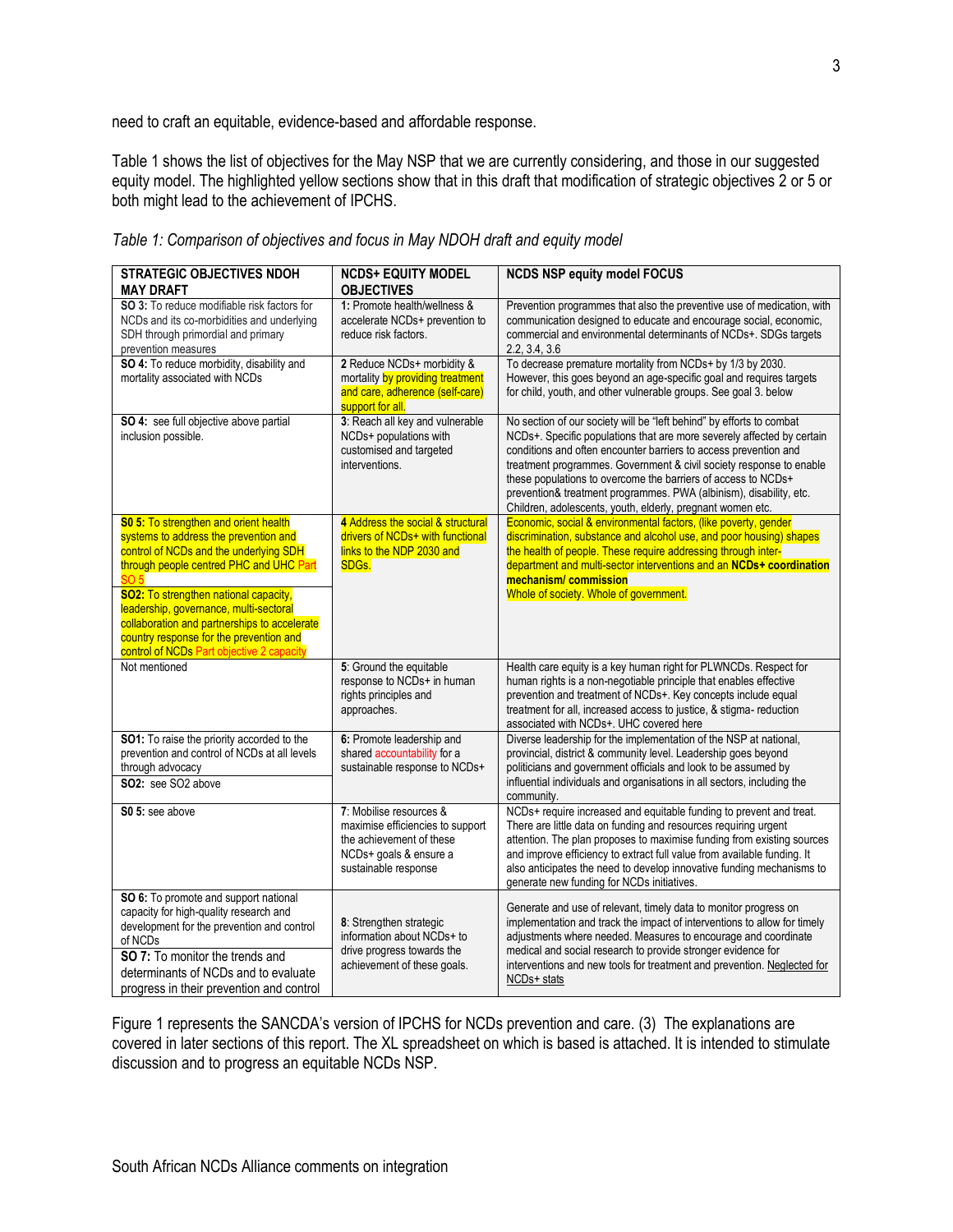*To effectively support transformation and actions towards integrated health service delivery, a health-systemwide approach is needed, which includes the participation of all of government and all of society supported by the implementation of multiple, aligned policies simultaneously applied to the different levels of the health systems within an enabling environment. This requires sustained political commitment and leadership, change management approaches, and mobilisation and engagement of health professionals and communities at each level, guided by the vision of health systems centred around people rather than diseases or health institutions.*(4)



*Figure 1 : SANCDA model of IPCHS for NCDs prevention and care without silos.* (3)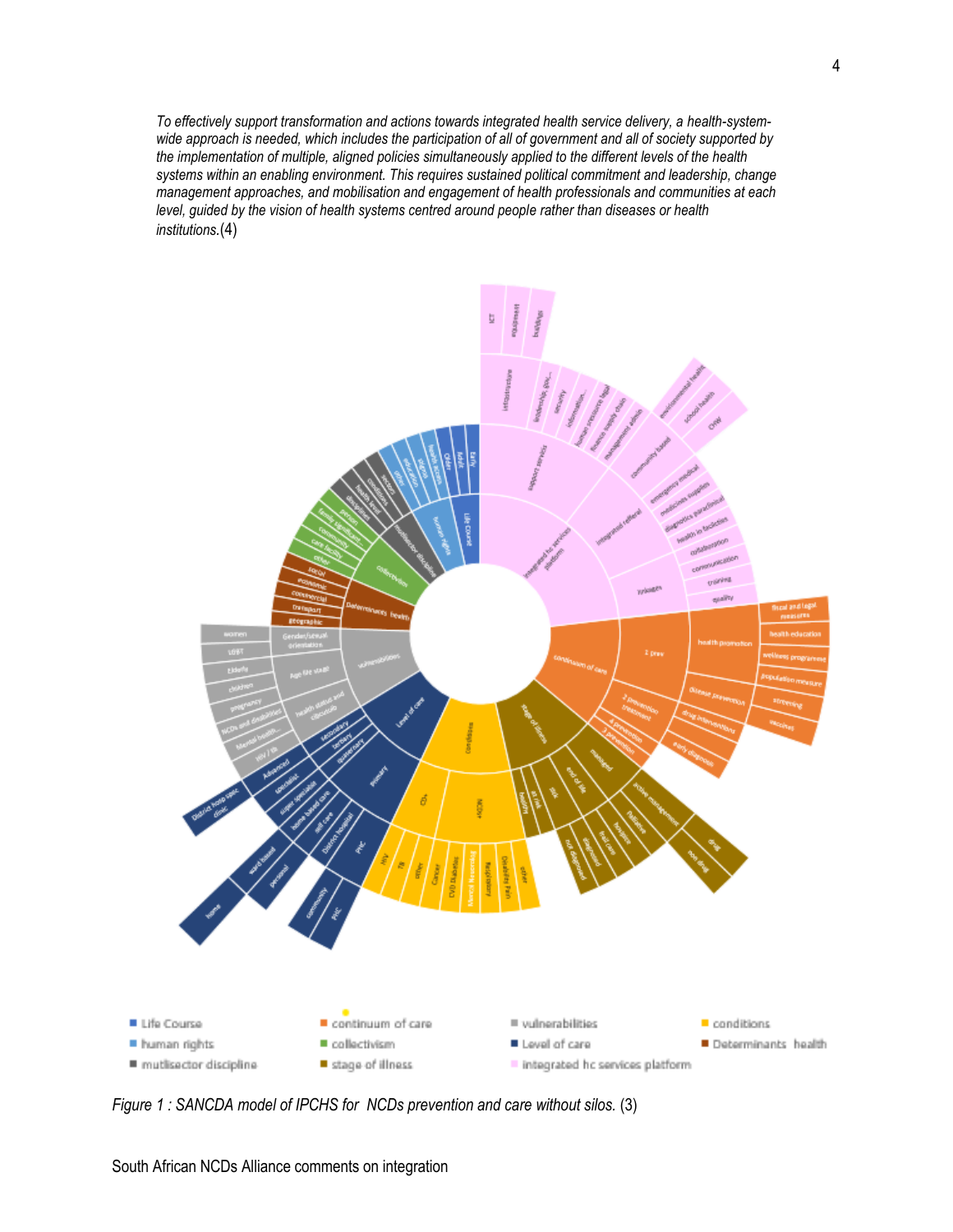## **Commentary on the integration insert**

At this point, we focus on the integration insert as it raises pertinent issues.

#### **References and sources**

No references are cited; however, it appears that the primary resource is the 2018 WHO Integrating Health Services(4). In the last two paragraphs on page 2 it is quoted verbatim without acknowledgement.

We suggest that there are other references that one might also be used to frame the discussion in a manner that is policy coherent. We have used the following as two possible sources that might add diversity and coherence.

- NDoH Referral policy for health services and implementation guidelines 2020 (5)
- WHO Framework for integrated people-centred health services 2016 (1) The SANCDA and the NAG has long-

requested that this forms the centred of the NCDs NSP. Indeed, the main WHO reference uses it extensively to highlight the direction for change away from fragmented siloed care.

#### **Framing**

Integration is such an important concept we believe that it must be framed and acknowledged.

Many of us have differing concepts of integration and expectations.

Figure 2 shows the NDoH's current visualisation using administrative or structural-functional framing based on a referral system policy. (5) It follows on health systems building block theory which excludes PLWNCDs. We argue is a top-down approach that is not coherent with an IPCHS and

is a prime example of what WHO primary reference cites as outmoded.



*Figure 2: NDoH representation of integrated healthcare serviced delivery platform (2)*

PLWNCDs, caregivers and the related organisations may see

integration as a service or product that starts by looking at matters from a people-centred perspective (6) Figure 1 shows the SANCDA perspective in addition to the integrated view related to Integrated Chronic Services Management (ICSM). ICSM and IPCHS are vastly different concepts.

### **Definition of integration and other concepts**

In the NCDs NSP draft and in the "integration document" there is no definition of integration. Operational definitions are needed throughout the NCDs NSP, such as a definition of NCDs. Or as we have suggested, these need to be created.

Two different versions are shown in each graphic. Figure 2 shows a health system building block perspective with the main focus on the health system and its needs. In figure 1 a mainly person-centred perspective with many possible iterations depending on the emphasis. The pink coloured portion of Figure 1 reflects a top-down health department structured approach which was included for completeness.

#### **The complexity of structure determining function**

**Paragraph 1** of the integration insert highlights the complexity and challenges of a multi-sectoral approach and the interdepartmental challenges. Each government department and within the NDoH, units and programmes, has its own mandate and priority goals/actions. Intergovernmental relations are even more complicated.

The structural-functionalist models of care highlight that structure determines function and relationships. Therefore, it is imperative to re-assess the "Roles and Responsibilities of Government" as written, and they are totally unrealistic. Unlike for communicable diseases, this process remains unaddressed for NCDs prevention and care.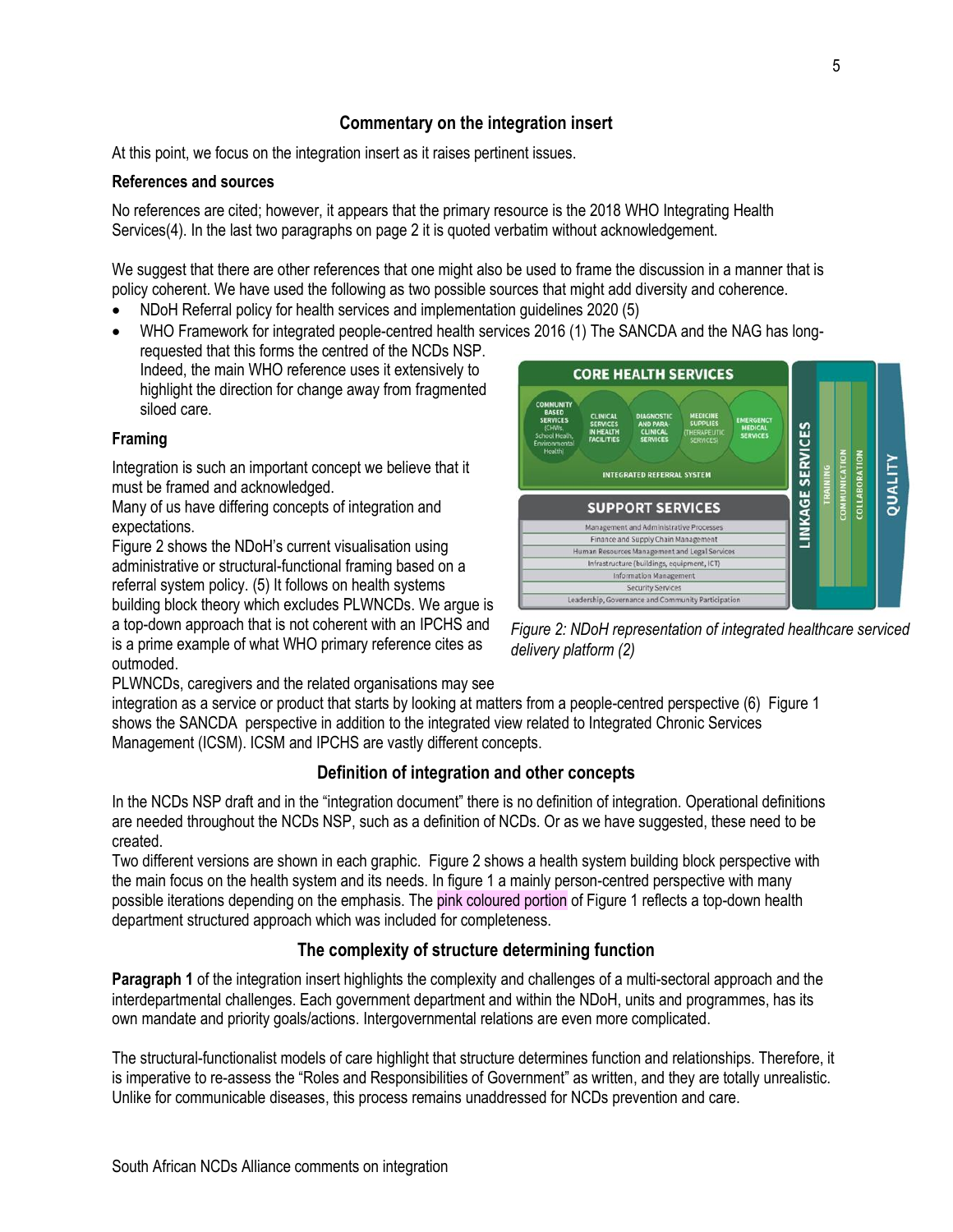The recently released NDoH referral guideline (2) does not align with the content of the integration insert. Examples are

- Organisation of the Health Service Delivery Platform (p6)
- Core Health Services (p7) and Figure 2 above
- Classifications of hospitals (p8)

To ignore these issues is to set up this version of the NCDs NSP for the failure as was the case for the previous NCDs plan. There needs to be unity of action and purpose with enabling structures across and between government departments.

#### **Paragraph 2: 2<sup>nd</sup> sentence** "This is to highlight the commitment..."

Comment: Unless there is written commitment from the current political heads of other government departments, nothing will be realised. Changes of political department heads will also have a (negative) impact on potential, sought after achievements.

#### *Paragraph 2.3rd sentence "We are also cognisant… purposeful and progressive measures are developed… objectives*"

Comment**:** "purposeful and progressive measures" Who will develop these? When will this development take place? The life span of this NSP is 5 years, realisation of the set objectives will not be successful unless this 2021 – 2026 NSP is used as the base document for the next NSP. This needs to be built into the way in which this NSP is designed.

#### **Structural content suggestion**

Perhaps we should ensure that all documents have the correct sequence of morbidity, rehabilitation, mortality. It would seem that it would be irrational to reduce premature mortality BEFORE we reduce mortality. Perhaps, we should talking about the full range of comprehensive services – health promotion and prevention (scale up actions pertaining to reducing common NCDs risk factors), diagnosis, disease management, treatment, rehabilitation and palliative care.

#### **References**

- 1. World Health Organization. Framework on integrated, people-centred health services [Internet]. Geneva: World Health Assembley; 2016. Available from: http://apps.who.int/gb/ebwha/pdf\_files/WHA69/A69\_39-en.pdf?ua=1&ua=1
- 2. National Department of Health. HIV, TB & STI National Strategic Plan 17-22 summary. Pretoria: South African National AIDS Council Hatfield; 2017. 32 p.
- 3. Pinkney-Atkinson VJ. SANCDA model of integrated people centred NCDs health services. Johannesburg, South Afroca; 2020.
- 4. World Health Organization. Integrating health services [Internet]. Technical Series on Primary Health Care. Geneva; 2018. Available from: https://www.who.int/docs/default-source/primary-health-care-conference/linkages.pdf?sfvrsn=bfbb4059\_2&ua=1%0D
- 5. National Department of Health. Referral policy for South African health services and referral implementation guidelines. Pretoria; 2020.
- 6. Health Foundation National Voices. Integrated care: what do patients, service users and carers want? [Internet]. London; 2014. Available from:

http://www.nationalvoices.org.uk/sites/www.nationalvoices.org.uk/files/what\_patients\_want\_from\_integration\_national\_voices\_paper. pdf